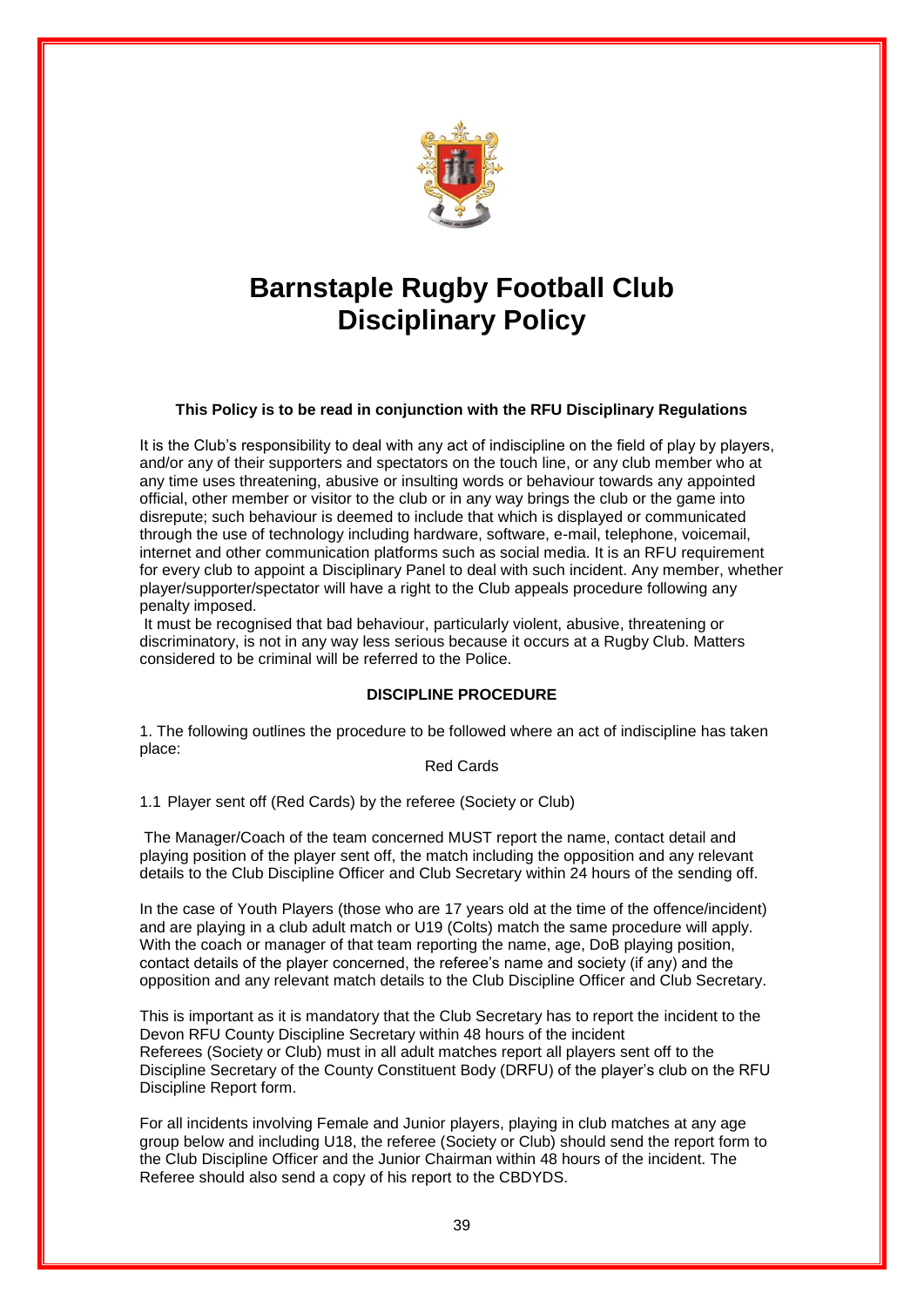#### **Yellow Cards**

## 1.2

Player Sin Binned (Yellow Cards) by the referee (Society or Club) The Manager of the team must report the name of any player sin binned (shown a yellow card) during a game (this relates to all teams and is irrespective of there being a Society or Club referee officiating) to the Club Discipline Officer within 24 hours following the sin binning. A record of players being sin binned will be kept by the Club Discipline Officer. Any player, who in the opinion of the Discipline Sub Committee, has an excessive amount of yellow cards will be asked to appear before that Sub Committee to explain the reasons why. In the case of Junior Players the coach or manager of the relevant team should report the name of the player sin binned to the relevant Junior Chair who will keep a record.

## **Undetected Foul Play**

#### 1.3

Acts of Foul Play not Detected by the Referee/Match Officials

Any member/player who witnesses an act of foul play or bad behaviour by a player (of any club team), can report the incident giving name(s) and details of the incident to the Club Discipline Officer as soon after the incident as possible.

Any incident of foul play involving a member of an opposition team that has or has not been dealt with by the match official(s) and is witnessed by a Barnstaple rugby player/ member can be reported to the Club Discipline Officer without delay so consideration and action can be taken if appropriate.

In the case of Junior and Female Players the report should be given to the Junior Chair.

A Citing may be initiated where there is an allegation that a player committed an act of foul play but has not been awarded a red card for that act. The citing must be in writing, stating: a) The date, venue and teams participating in the match;

b) Details of the alleged act of foul play, including as accurately as possible the point of time in the match, score at the time and position on the field when and where the incident is alleged to have occurred;

c) The identity of (or means of identifying) the player or players alleged to be guilty of foul play; and

d) Sufficient evidence to establish a prima facia case.

Only Unions, Constituent Bodies and Clubs Via the Chairman of Playing, or an accredited Referee Assessor/Advisor may cite, not a player or a spectator.

Any consideration for a Citing must be reported to the Club Discipline Officer immediately as there is a very short time scale and a detailed procedure that has to be followed. See RFU Reg 19 Appendix 4.

#### **Bad Behaviour and acts detrimental to the Game and/ or Barnstaple Rugby**

# 1.4

Acts of Bad Behaviour by Players, Members, Spectators, Supporters or Visitors Any member/player who witnesses an act of bad behaviour at any time by any Club Member, or visitor to the club, of whatever age, can report the matter to the Club Discipline Officer or any member of the Club Committee so the appropriate action can be taken.

#### 1.5

In the event if it being alleged that any Club Member has acted in breach of any of the Club Rules, Constitution or Codes of Conduct, or has acted in a manner prejudicial to the interests of Barnstaple Rugby, the Club Discipline Officer shall arrange for the allegation to be investigated by a member(s) of the Management Group. Any complaint must be forwarded to the Club Discipline Officer or to any member of the Management Group within 72 hours from the alleged incident.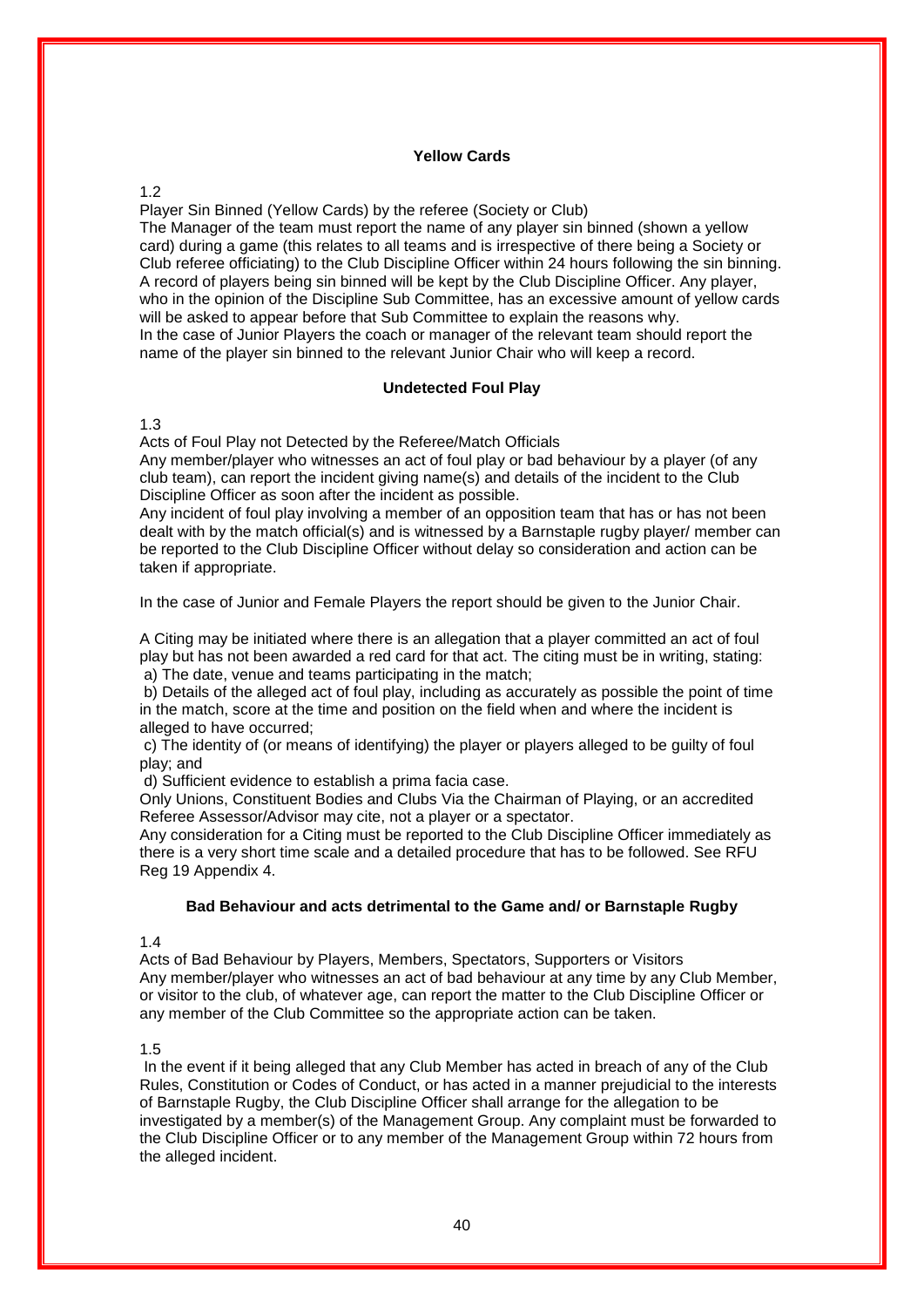## 1.6

If on investigation, there appears to the Club Discipline Officer to be substance to the allegation, he shall appoint a minimum of 2 members of the Discipline Sub Committee, who have not been involved in the investigation to consider the allegation and adjudicate on it, affording the Club or Member against whom the allegation is made the opportunity to appear before the Discipline Sub Committee and give evidence or make representations to it. If, on the balance of probabilities, the Discipline Sub Committee is satisfied that the allegation is proven, the Discipline Sub Committee is empowered to impose such penalties as it thinks appropriate including expulsion.

## 1.7

Clubs or members against whom an allegation of the nature referred to in 1.5 above has been proven shall have the right to appeal against the Discipline Sub Committee findings to an Appeal Panel comprising at least two people appointed for the purpose by the Chairman of the Club, none of whom served on the original Discipline Sub Committee and who have not been involved in the alleged incident or the investigation thereof. Those eligible to sit on the Appeal Panel shall include those persons as described at 5.3 below and/or any other full member of the Club appointed for this specific purpose by the Chairman.

#### 1.8

Notice of any such appeal shall be provided to the Club Disciplinary Officer within 7 days of the date on which the written notification of the decision of the Discipline Sub Committee was given, along with a deposit of £20 towards the cost of any reasonably incurred expense

#### 1.9

Any penalties imposed by the Discipline Sub-Committee will be suspended pending the determination of the appeal

#### 1.10

The Appeal Panel shall afford to the Club or the Member against whom the allegation is found proven the opportunity to appear before the Appeal Panel and provide evidence or make representations to it.

#### 1.11

The Appeal Panel are given the power to confirm, vary, increase or set aside the decision of any penalties imposed by the Discipline Sub Committee

#### 1.12

Any financial penalty shall be payable within 7 days of receipt of the written notification of the Discipline Sub Committee or, as the case may be, the Appeal Panel.

#### 1.13

A member who fails to pay such a financial penalty, or who refuses to adhere to the Committees' decisions, shall automatically be suspended from membership of Barnstaple Rugby and denied all the membership benefits until the penalties are adhered to

## 1.14

Any Club or Member that unsuccessfully exercises the right of appeal provided in 1.7 above shall, in addition to any penalty imposed pay to Barnstaple Rugby the costs reasonably incurred by Barnstaple Rugby in hearing the appeal

## THE DISCIPLINE SUB COMMITTEE

The Discipline Sub Committee will be responsible for investigating and taking action on any sending off, or any incident of foul play or bad behaviour by a Barnstaple Rugby player not detected by the Match Officials and instances where a player has been sin binned an excessive number of times following RFU recommendation of 6 yellow cards.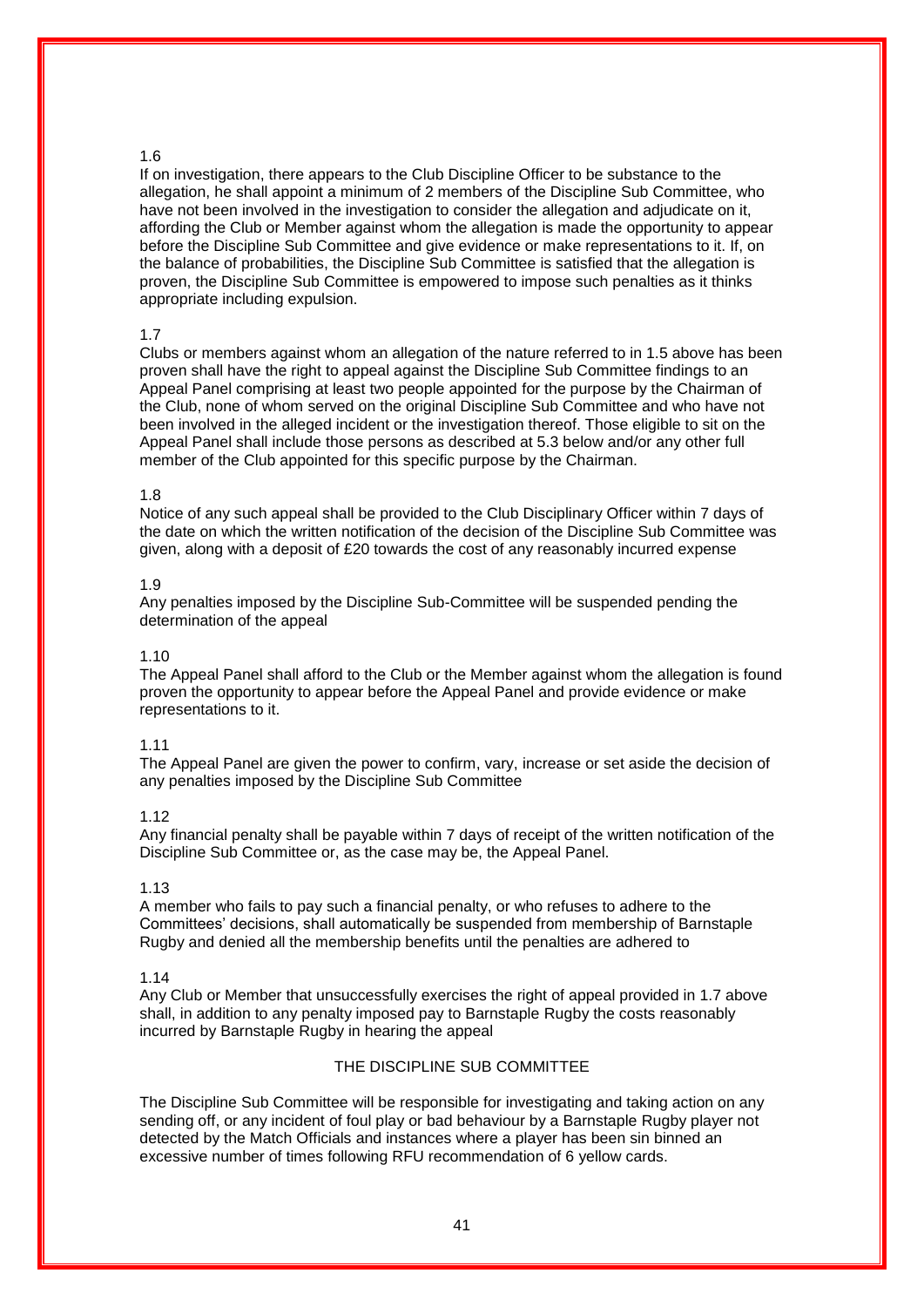The Discipline Sub Committee will also investigate and take action on any instance of indiscipline, bad behaviour, acts in breach of any of the Club Rules, Codes of Conduct, Constitution or acts prejudicial to the interests of Barnstaple Rugby by any Barnstaple Rugby member, supporter or spectator.

The Discipline Sub Committee will exercise such power in a fair and open manner with the accused always having a right to attend and put his/her case after being given reasonable notice of the hearing and to exercise its power without prejudice.

The Discipline Sub Committee

The Discipline Sub Committee shall consist of:

- The Club Discipline Officer
- The Club Chairman
- The Chair of playing
- The Hon Secretary

Any hearing must be heard by the Discipline Sub Committee. Such a panel will meet within five days of the act of indiscipline, offence or incident in question.

Should any of the panel not be available the chairman will appoint deputy/s.

Further meetings may be held if circumstances require this.

The reported player, member, supporter or spectator MUST attend the discipline hearing. He/she may, if they wish, be represented by one person of his/her choice.

The Committee may also receive evidence (either verbally or in writing) from any other person(s) who witnessed the incident or was involved in it.

# **Persons attending the Hearing**

## 2.1

Those present at a discipline hearing will be:

- The player, member, supporter or spectator.
- His/her representative
- •. Witness(es) to the incident.
- The Panel of Discipline Sub Committee members.

## **Procedure at the Hearing**

2.2 Procedure

The hearing will be conducted in accordance with RFU Regulation 19 **Sanctions** 

2.3 **Sanctions** 

The Club Discipline Sub Committee will have the power to decide upon one or more of the following:

\* No further punishment additional to the punishment of sending off.

\* To take no action but to leave the matter to the County Discipline Sub Committee.

\* That the player (or other, person if the enquiry is into incidents off the field of play) be cautioned or severely cautioned as to his/her future conduct with timescales in place.

A period of suspension from playing, or taking part in the administration or both, be imposed on the player, member, supporter or spectator.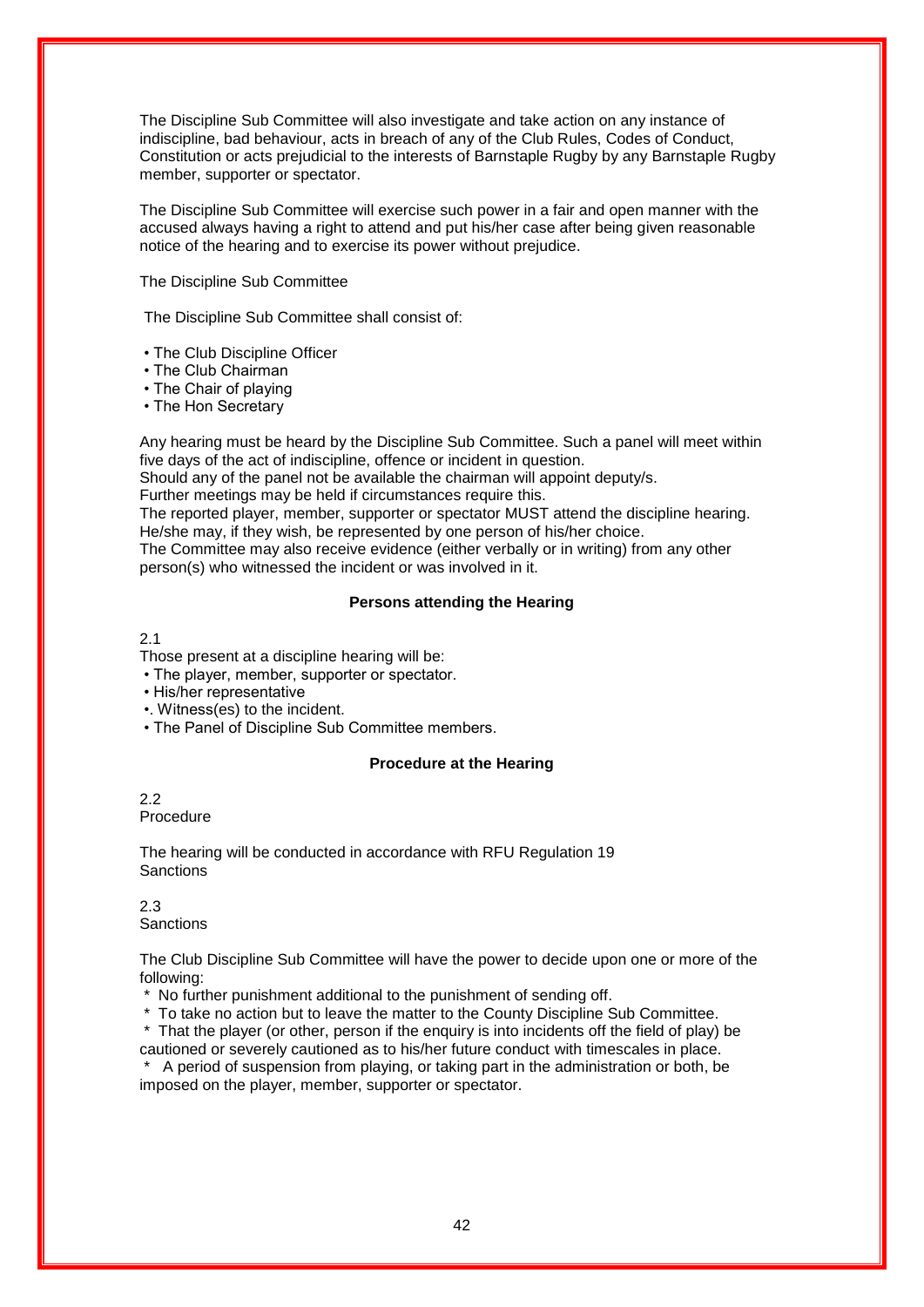## **Appendix 2**

At the end of the Disciplinary Procedures in the RFU Handbook prints a list of recommended sanctions from the RFU. It states the various entry points based on the scale and seriousness of the player's conduct.

\* Suspend or terminate membership of the club for such period as it thinks fit.

\* Any other penalties or suspensions as decided by the Sub Committee.

A record of any penalty awarded against any player/supporter/spectator etc, plus the reasons how that decision was arrived at by the Club Discipline Sub Committee will be kept on file.

This penalty can be taken into account when deciding any future penalties at any subsequent discipline hearing relating to that member.

A member/player/supporter/spectator has the right to an appeal process as outlined in sections 1.17 or 5 as appropriate.

## **JUNIOR DISCIPLINE**

#### 3.

The Club also has a duty to deal with all Junior Discipline matters. Junior being a player under the age of 18 at the time of the offence, providing the player is playing in an U17 or U18 club match. Any player who has reached their 17th birthday and is playing in either an U19 (Colts) or adult match is classed as an adult and will therefore be dealt with under the procedure outlined in section 1 above.

## **Red Cards**

## 3.1

Player sent off (Red Cards) by the referee (Society or Club)

In the case of Junior Players the coach or manager of the relevant team MUST report the name, age, DoB, playing position and contact details of the player concerned, the referee's name and society (if any), the opposition and any relevant match details to the Club Discipline Officer and Junior Chairman within 24 hours of the incident.

This is important as the Club Secretary will need to liaise with the Devon County Discipline Secretary within 72 hours of the incident.

If a player is Sent Off or cited in a club youth match, that player's club secretary (via the club disciplinary panel) shall be responsible for taking disciplinary action against him or her, under the guidance of the CBSYDS. Unless it is contested Citing.

The Club Secretary should receive the Referee's Report before he or she takes any further action. However, the lack of a referee's report should not prevent a case being heard, nor should it delay the case by more than 72 hours, as delays in proceedings should be kept to an absolute minimum.

Referees (Society or Club) who red card a player who has reached 17 years of age (and is playing in an U19 [Colts] match) must send the report to the Discipline Secretary of the County Constituent Body of that players club.

For all incidents involving Junior players, playing in club matches at any age group below and including U18, the referee (Society or Club) should send the report form to the Club Discipline Officer or Junior Chairman within 48 hours of the incident.

All reports should be on the RFU Discipline Report form. Copies of this and other forms for referees are available on the England Rugby Website.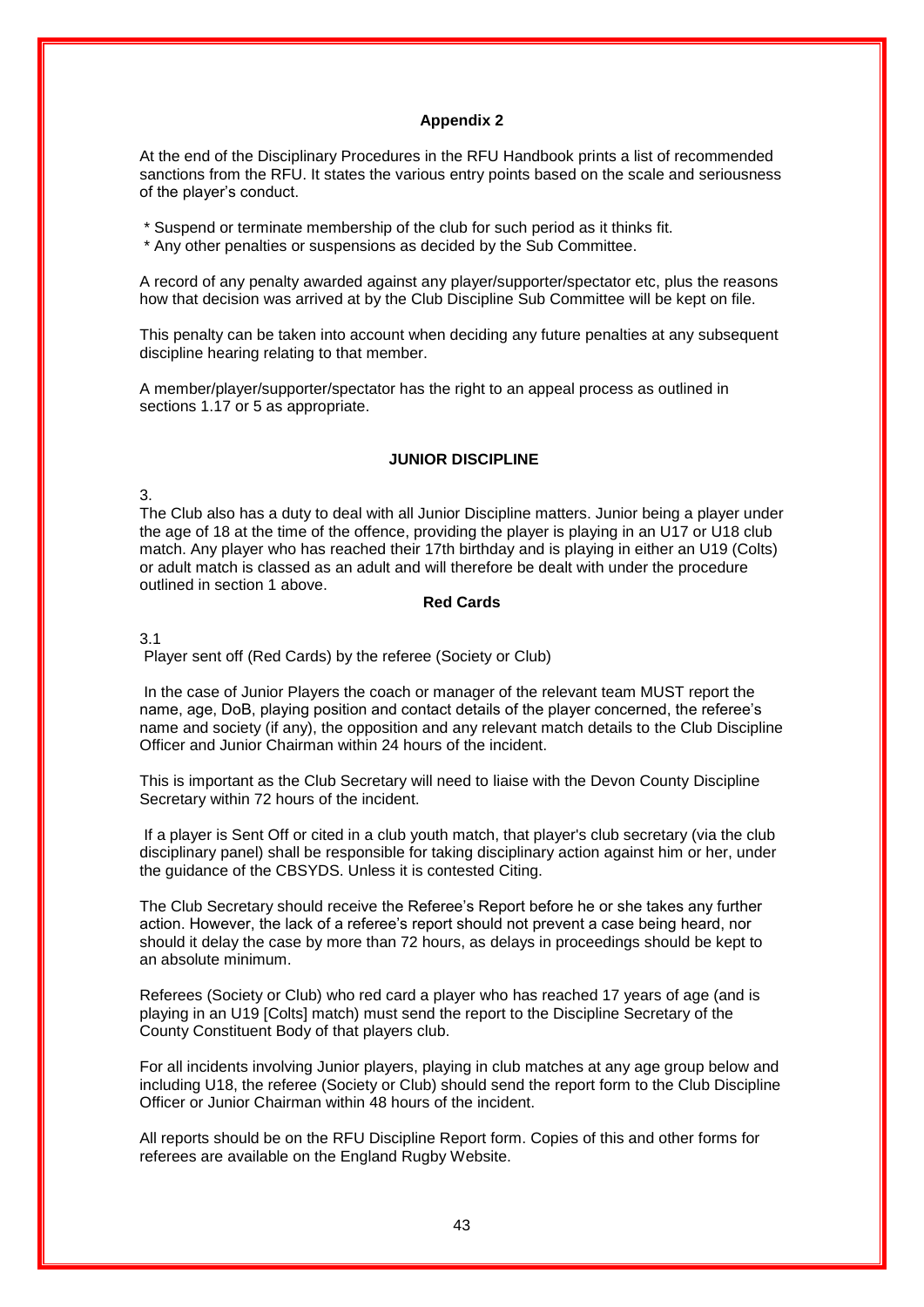## **Yellow Cards**

## 3.2

**P**layer Sin Binned (Yellow Card) by a referee (Society or Club) In the case of Junior Players, the manager/coach/coordinator of the relevant team should report the name of the player sin binned (shown a yellow card) to the Junior Chairman.

A record of players who have been sin binned will be kept by the Junior Chairman. Any player who has been sin binned more than twice in a season will be asked to appear before the Junior Discipline Sub Committee. Bad Behaviour

## 3.3

Acts of Bad Behaviour by Players, Spectators, Supporters and Visitors – Mini and Junior Any member/player who witnesses an act of bad behaviour at any time by any Club Member or visiting supporter/spectator, of whatever age, can report the matter to the Junior Chairman who will consult with the Chairman of the Club and Secretary so the appropriate action can be taken.

It will be the CB Disciplinary Committee that will deal with coaches, parents and other adult supporters reported for ill-discipline on the touchline at a club youth match, or making abusive comments on the social media or on websites. These cases will be dealt with under RFU Rules, rule 5.12 "actions prejudicial to the interests of the game". Advice from CB Disciplinary Secretary should be sought in these matters.

# **Bullying**

3.4. Acts of Bullying

Bullying of any kind is not acceptable in any form or at any age at Barnstaple Rugby. Any instances will be taken seriously, responded to promptly, and procedures followed to deal with the situation.

Rugby is a 'telling' culture and anyone who knows that bullying is happening is expected to report it to the Club Safeguarding Officer. He will follow the guidelines as outlined in the RFU Anti Bullying Policy

It is the responsibility of every adult working in rugby union to ensure that everyone, adults and all young people can enjoy the sport in a safe, enjoyable environment.

## JUNIOR DISCIPLINE SUB COMMITTEE

4

.

Junior Discipline Sub Committee

The Junior Discipline Sub Committee will follow the format as in section 2 above however, the age etc of the person will be taken into account in the way the hearing is conducted.

#### 4.1

The members of the Junior Discipline Sub Committee shall consist of:

The Mini/Junior Chair

The Club Discipline Officer (Club Chairman)

The Club Safeguarding Officer

Any hearing must be heard by a panel of at least three members of the Discipline Sub Committee.

The Junior member should be accompanied by a parent/guardian and can be represented, with the consent of their parent/guardian by an adult of his/her choosing.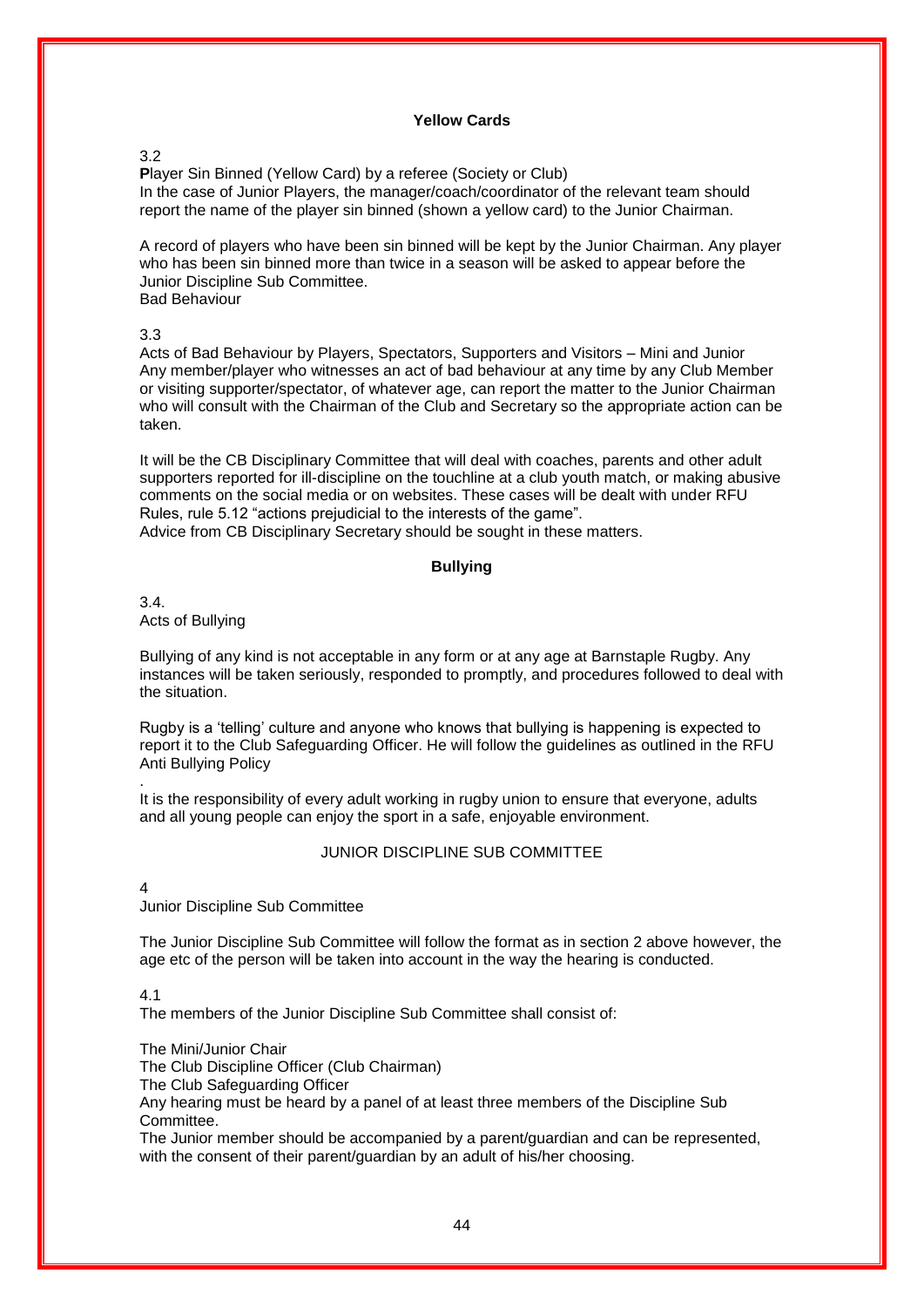## **Sanctions**

# 4.2

**Sanctions** 

A list of recommended sanctions for Junior players (Under 18 years of age: Age Grade Rugby Regulations) are outlined in the Disciplinary Procedures section in the RFU Handbook as annexed.

A record of the penalty awarded against any Junior player (if any), plus the reasons how that decision was arrived at by the Junior Discipline Sub Committee will be kept on file. This penalty can be taken into account when deciding any future penalties at any subsequent discipline hearing relating to that member (in the case of a player this is restricted to the age of 18 when the provisions relating to adults will apply)

The club secretary should inform the CBSYDS of any decision taken, within 7 days of the sending off /citing incident.

The CBSYDS may review sanctions imposed by clubs on his own motion. If a club imposes what appears to be an unduly lenient sanction, they will be asked to review this and then justify it to the CBSYDS.

The details of any sanction will be also be sent to the school of the player involved. The Club will expect the school to support any sanction. The Club will support any sanction imposed by the school. The parent or guardian is expected to inform the Junior Chair and section manager of any sanction imposed by the school within 24 hours of the sanction being imposed.

A Junior player has the right to an appeal process as outlined in section 5. 7

# **APPEALS**

Players reported by a match official

5.1

Players Reported by a Match Official

Any senior male, female or Junior player (who has reached their 17th birthday and were playing in an adult or U19 Colts match when the offence occurred) who has been reported by a match official has the right of appeal against the club's Discipline Sub Committees decision to the club's Appeal Panel.

Non-Playing Members or Players not reported by a Match Official

5.2

Non-Playing Members or Players not reported by a Match Official

All other members, senior or Junior or any player dealt with by the club Discipline Sub Committee for an offence not detected by a match official have a right of appeal to the club's Appeal Panel.

## **Appeal Panel**

5.3 Appeal Panel

This Panel will be made up of an independent person/s of suitable standing ie solicitor, senior police officer and the President. Any appeal relating to 5.1 and 5.2 must be submitted to the Club Discipline Officer in writing giving reasons for the appeal within 7 days of the discipline hearing. The appeal will be heard within the following 7 days.